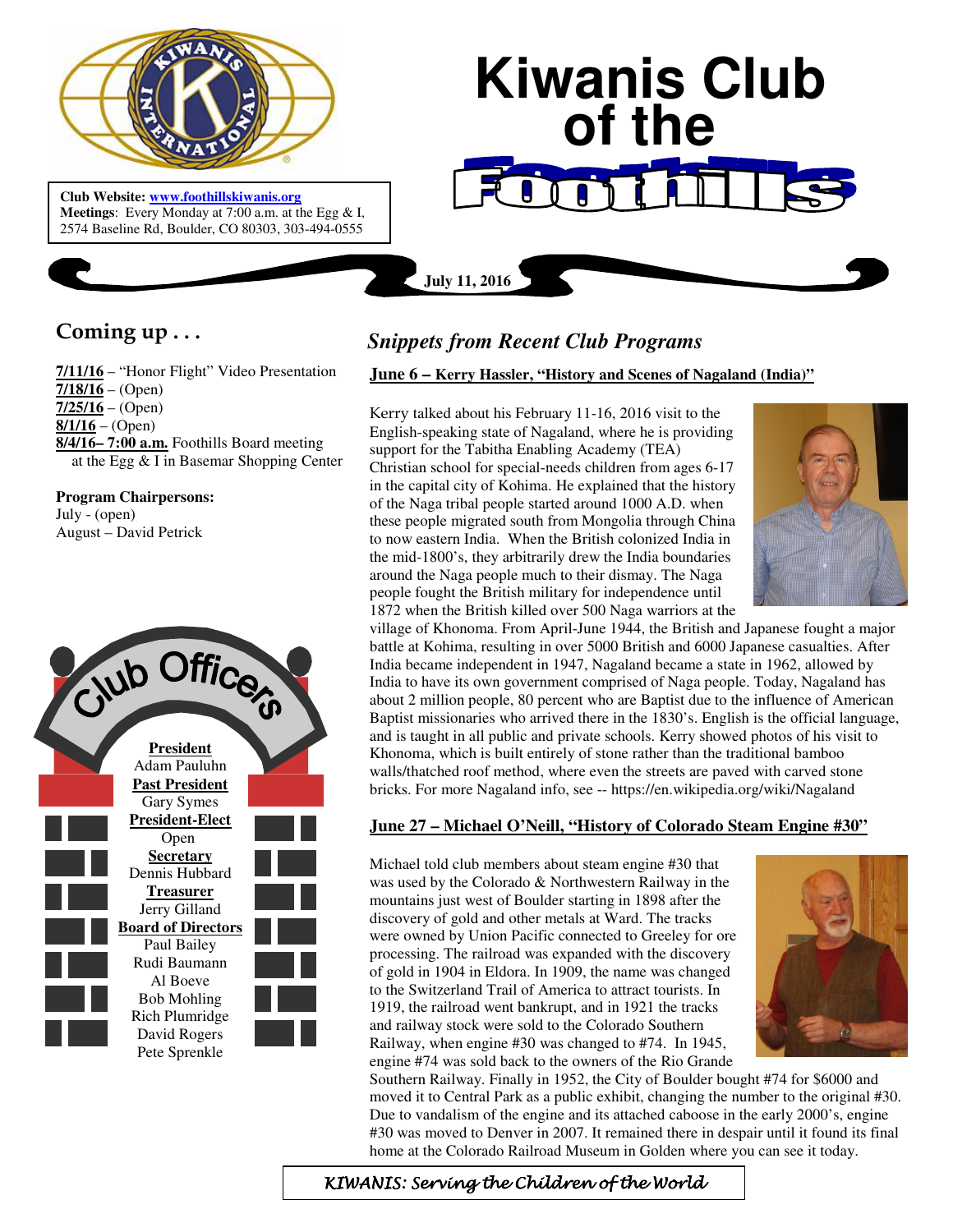### **Kiwanis International Convention in Toronto**

*-- Jerry Gilland, Foothills Alert Dog Program* 

Jerry and Janet Gilland, and Demo-Dog Bandit, recently attended the 101<sup>st</sup> annual Kiwanis International Convention in Toronto, Canada. They were invited because our club's Alert Dog project was selected to be showcased at the KI Foundation exhibit booth. The only other project to be showcased was from a club who provided custom tricycles to physically-handicapped children. Jerry's prime objective was to convince other clubs, around the world, that they, with Jerry's help, could establish a sister project. To that end, Jerry gave a brief, but well received, presentation to over 500 attendees at the annual KI Foundation meeting. Much of the remaining time was spent at the exhibit booth, answering questions about our project. Jerry recalls that 15 to 20 visitors expressed a genuine interest in pursuing a sister Alert Dog project. Bandit was the star of the convention. By the time that they departed, Jerry estimated that over 500 attendees knew him by name! Janet & Jerry found Toronto to be a beautiful, modern, and friendly city, but very expensive!





### **2016 Foothills Kiwanis Tuition Scholarship Winners**  *-- Paul Bailey, Foothills Kiwanis Scholarship Committee*

The Foothill Kiwanis club is pleased to award \$1000 scholarships to each of the following deserving students:

- Mason Ferguson of Boulder who attended Fairview HS and will be advancing to the University of Colorado in Boulder studying Business
- Shannon McCallan of Erie who attended Peak to Peak HS and will be advancing to Northeastern University in Boston MA studying Biochemistry/Molecular Biology
- Christina Hamerly of Louisville who attended Peak to Peak HS and will be advancing to Colorado Christian University in Lakewood studying Elementary Education

Congratulation to those awarded, thanks to all those who submitted applications, and best wishes for further academic achievements.

### **Kiwanis Rocky Mountain District Annual Convention**  *-- from the May Kiwanis RMD Magazine*

This year's RMD Annual Convention will be held from August 5-7 at the Marriott Hotel in Pueblo. There will also be a golf tournament at the Walking Stick Golf Course in Pueblo on Thursday, August 4. To register for either or both starting on June 9, contact Nancy Wiehagen at -- **Kiwanisrmd@gmail.com** – or go to -- **www.rmdkiwanis.com/Page/23725.** 

### **In Memory of Past RMD Secretary Pam Bilby**

We lost Pam Bilby, Past Kiwanis Rocky Mountain District Secretary, this past weekend. From Mary Villalba, Past Distinguished Kiwanis Rocky Mountain District Governor:

"One of the best things I ever did in Kiwanis was to hire Pam as the District Secretary!!! She was instrumental in helping the district and me to become



"Distinguished", an honor afforded to only five RMD Governors in 95 years! Pam gave her heart and soul, and eventually her health, to Kiwanis. She was one of the best secretaries that Kiwanis has ever had at both the District and the International level!"

This family is holding a Celebration of Life Memorial Service on July 24 at their home for friends and family. Their address is 1062 Homerun, Chubbuck ID 83202.

In lieu of flowers, donations may be made, in Pam's name, to RMD Kiwanis Foundation or to www.diabetes.org as a memorial gift.